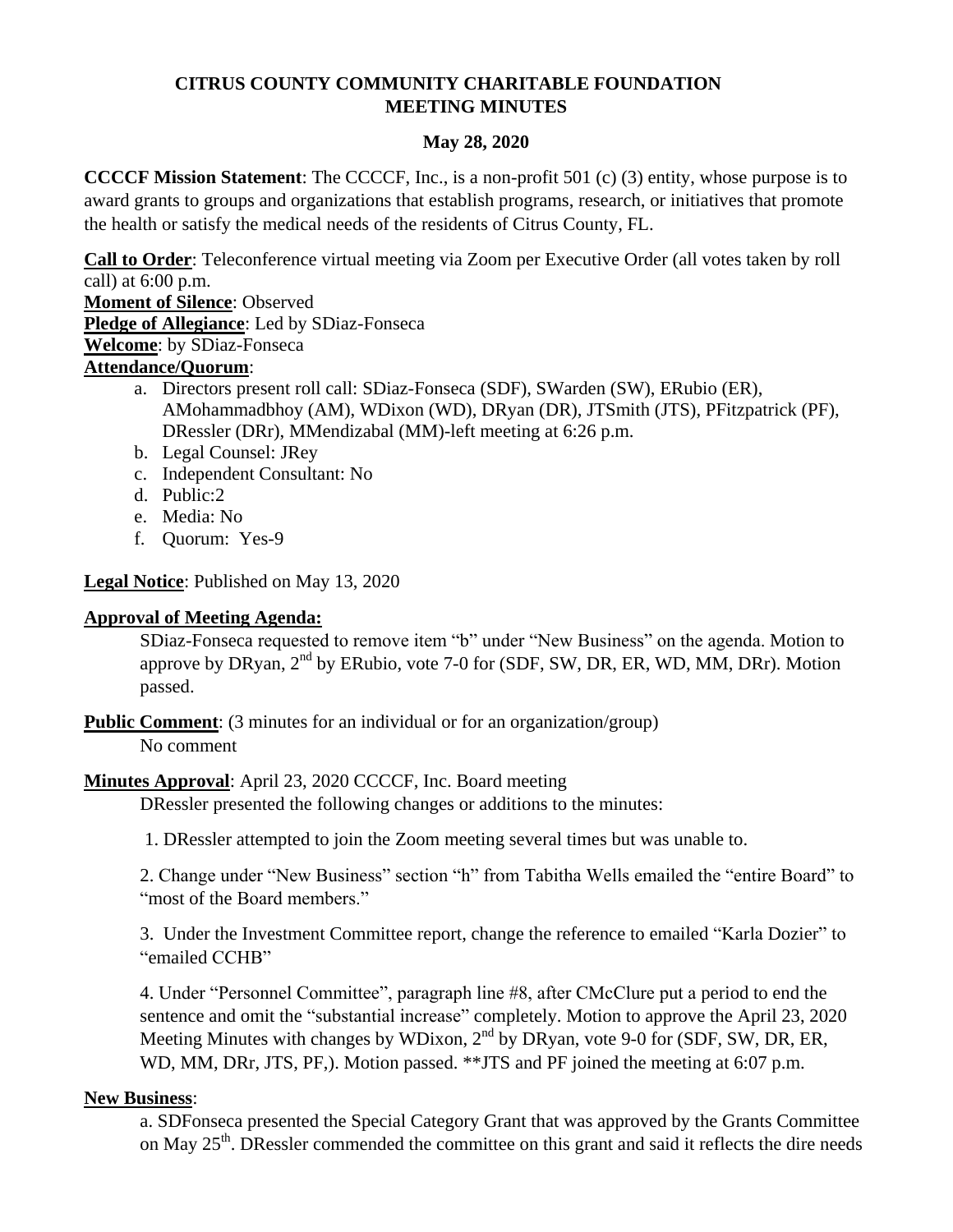in this community. DRessler referred to limitations on \$2,000 for a one-time purchase may not be enough funds for this type of purchase. SDiaz-Fonseca responded that there is not a policy that addresses this type of expenditure. DRessler requested clarification if the \$2,000 is included up to the \$20,000, and SDiaz-Fonseca replied yes. Discussion ensued. WDixon suggested removing the limitations of the \$2,000 completely. JTSmith reminded the Board that there are Bylaws restrictions relating to the use of Capital Funds that must be adhered. Discussion ensued. WDixon made a motion to remove the restriction and limitations of the \$2,000 and omit it completely.  $2<sup>nd</sup>$  by DRr, vote 8-0 for (SDF, SW, DR, ER, WD, DRr, JTS, PF). Motion passed. \*\*MM left the meeting at 6:26 p.m.

#### b. Discussion of Hospital Letter omitted

c. DRessler addressed the Board with the following items:

1. To include a reference to the Citrus County Hospital Board in all the public meeting notices.

2. If DocHub is in fact capable of use for check signatures as DRessler was informed by TWells that it was not. SDiaz-Fonseca confirmed yes and that it was utilized for this checking and invoice cycle.

3. Per the expenditure policy could we ensure all receipts are saved and included.

4. DRessler recommends Executive Order 20-69 be included in the meeting minutes. SDiaz-Fonseca responded that we have an executed Resolution to meet these requirements. JRey clarified that the Resolution could be attached to the minutes of all meetings wherein the Executive Order is still in effect.

5. DRessler requested a table of invoices for payment to be prepared and distributed by the Executive Director for future CCCCF Board meeting packets.

6. DRessler inquired if the committee minutes are still being uploaded to the website. SDiaz-Fonseca responded that this was not a requirement. Discussion ensued.

7. DRessler inquired as to why the CCHB was never asked to participate in the evaluation of the Executive Director. WDixon responded that the evaluation process was determined by the Personnel Committee. DRyan responded that Board members were asked in a previous meeting for verbal input on CMcClure and the evaluation process. SDiaz-Fonseca confirmed that the Board decided on private meetings with individual Personnel Committee members for the evaluation instead of a public noticed meeting.

d. WDixon reported the need for an amendment to the current Investment Policy Statement (IPS) to add specific reference to FS 617.2104 per the 2017-2018 audit recommendation. JRey clarified that reference is made to FS 617 currently, but it is suggested to include the Prudent Institutional Management reference. CMcClure further clarified that there are 2 changes which are highlighted in the copy of the IPS distributed for review. The first is the addition of the language, "Section 617.2104 Florida Statutes, Articles of Incorporation, and Bylaws, and other applicable law;" found in Section I. The second being the addition of the reference to "and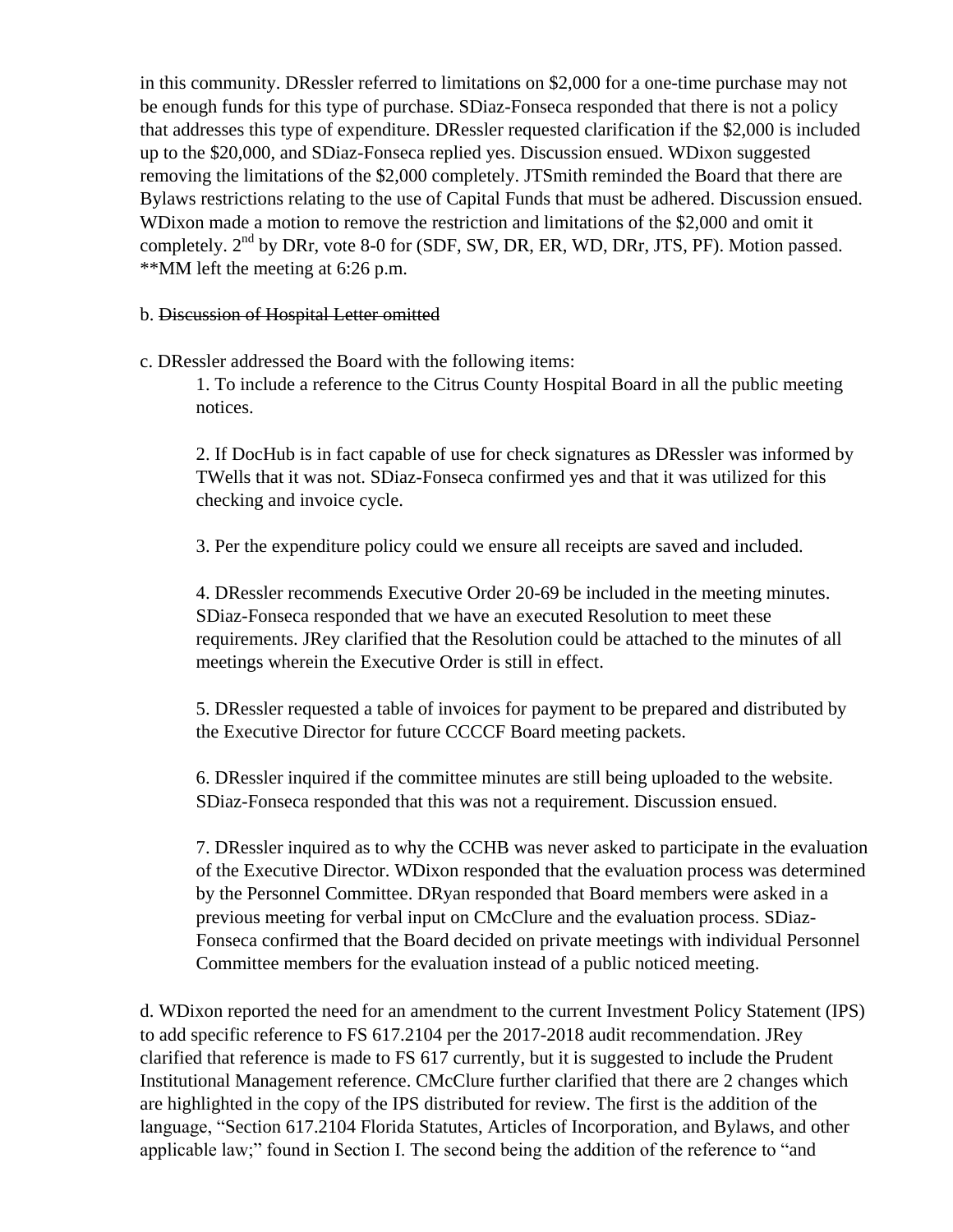capital gains" in section IX. Motion to approve the amendments by ERubio,  $2<sup>nd</sup>$  by DRyan, vote 9-0 for (SDF, SW, DR, ER, WD, DRr, JTS, PF, MM). Motion passed. \*\*MM returned to the meeting at 6:33 p.m.

e. SDiaz-Fonseca reported on the need for a change in the Bylaws language of Section 9.05 to omit the portion of the text regarding the signatures that reads, "and one of which must be the Treasurer." Motion to approve by WDixon. JRey suggested the motion be amended to include the reference to the Treasurer be removed in the Expenditure Policy for consistency and compliancy, Motion with the amendment by WDixon,  $2<sup>nd</sup>$  by DRessler, vote 8-0 for (SDF, SW, DR, ER, WD, DRr, JTS, PF). Motion passed. \*\*MM left the meeting at 6:45 p.m.

## **Treasurer's Report:**

a. Invoices: Per the April 23<sup>rd</sup> Board meeting the invoices were approved for the remainder of the quarter. CMcClure reported that the only checks issued were #1091 for Wells Biz Solutions; #1089 and #1090 were both issued in error then voided for The Cothron Group for D&O and GL Insurance. CMcClure confirmed that an invoice will be issued for these insurances at a future date. SDiaz-Fonseca referenced the email from Wells Biz Solutions regarding the need to issue retro-payment to CMcClure in the amount of \$946.05. DRessler asked for clarification as to how the error occurred. Discussion ensued. Motion to approve the Treasurer's Report and reimbursement to CMcClure by PFitzpatrick, 2<sup>nd</sup> by SW, vote 8-0 for (SDF, SW, DR, ER, WD, DRr, JTS, PF). Motion passed.

b. Financial Report: none

c. Banking Services: CMcClure reported that the Cadence Debit Card was canceled on 5/12/20. The Cadence Credit Card was activated on 5/15/20.

d. CMcClure reported that the FWA issued a check for \$150 to the CCCCF, Inc. for overpayment of the 6-month lease.

### **Unfinished Old Business:**

a. CMcClure reported that per the vote of the Board at the April  $23<sup>rd</sup>$  meeting she and President SDiaz-Fonseca continued to seek out D&O insurance for the Board that met the votes requirements of an annual premium under \$4,000 annually. Insurance for D&O Liability has been secured as of 05/15/2020 through the Alliance of Nonprofits for Insurance in the amount of \$1957. CMcClure further reported that in order to issue insurance the carrier required the CCCCF to carry a General Liability policy with them and so the current GL policy with Auto-Owners was canceled and a new policy was issued with the NAINP for \$651. ERubio inquired if he is covered under these policies as a Board Director and JRey confirmed that the policies encompass the Board as a full operating unit. CMcClure confirmed the declarations pages were included in the Board packet for ERubio to provide to the FDOH.

b. JRey reported that the amendment to the Fulfilling Financial Obligations mentioned at the April 23<sup>rd</sup> meeting was finalized to include the electronic signatures per the Expenditure Policy. DRyan made a motion to approve,  $2<sup>nd</sup>$  by SWarden, vote 8-0, (SDF, SW, DR, ER, WD, DRr, JTS, PF). Motion passed.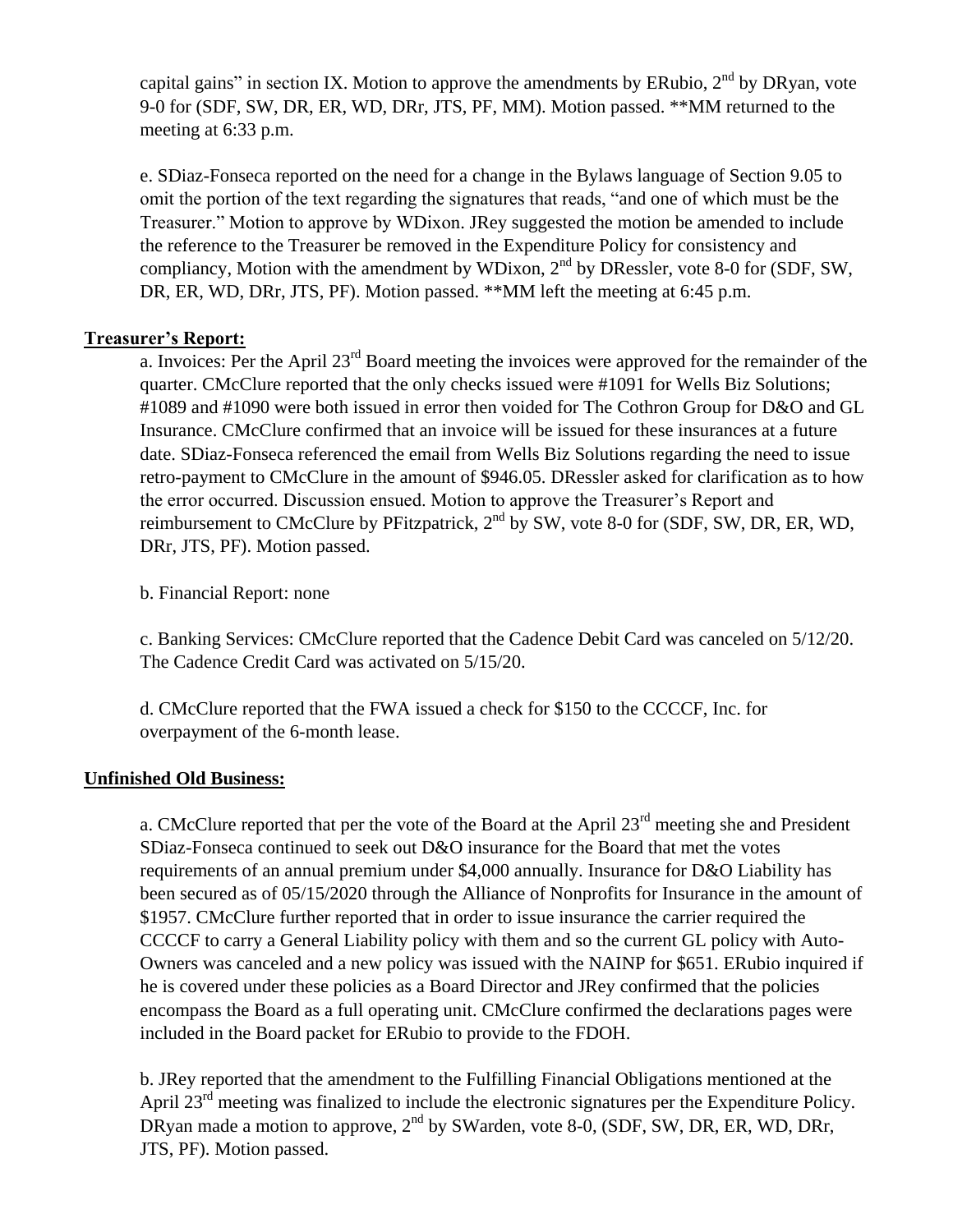c. SDiaz-Fonseca reported on the contract renewal submitted by Wells Biz Solutions and mentioned the increase from \$1075.00 to \$1151.00. SDiaz-Fonseca further commented that Wells is charging us \$125 per hour while the average hourly price for this type of sevice is between \$65-75 per hour, and between \$700-\$800 for filing of the 990 by other accounting firms. Discussion ensued. JRey stated the contract ends on June  $23<sup>rd</sup>$  which is 2 days before the next Board meeting. WDixon suggested the contract be extended at the new rate if we could cancel per the terms of the contract within 30 days. SDiaz-Fonseca stated she would like to try to negotiate with Wells for a lower price because Crystal is taking on a lot more of the work. SDiaz-Fonseca stated she would not vote yes because the CCCCF needs to be fiscally responsible with taxpayer monies and not pay more for less services. DRessler agreed she was not in support of voting for any increase. WDixon made a motion to extend the contract at the new rate, and provide a 30 days written notice to possibly terminate following the decision at the next Board meeting, 2<sup>nd</sup> by DRyan, vote 6 yays (SW, DR, ER, WD, JTS, PF) 2 nays (SDF, DR).

d. SDiaz-Fonseca restated that CMcClure received a credit card from Cadence bank, and that she received one in error in her name as well and that the card would be taken to Cadence Bank to be canceled and shredded.

e. SDiaz-Fonseca reported that per the current audit it was discovered that the last Communications Committee meeting and Bylaws Committee meeting on 10/25/18 needed to be presented and approved by the Board since both committees were dissolved. Motion to approve by WDixon, 2<sup>nd</sup> by DRyan, (SDF, SW, DR, ER, WD, DRr, JTS, PF). Motion passed.

## **Ad Hoc Committee Reports:** None

### **Standing Committee Reports:**

a. Investment Committee: WDixon reported that the CCCCF, Inc. is up over \$1,000,000 in stock investments. He further reported that the Committee will be meeting in June to address changes in the Investment segment of the Bylaws that designate the 80% and 20% split of the funds. DRessler commented that a change to Bylaws would require a CCHB vote. She further reported that there is a possibility that the CCHB will not meet in July.

b. Grants Committee: SWarden presented the Grant Cycle 7 recipient HPH Hospice's 120-day site visit report that was conducted via zoom by SDiaz-Fonseca. Motion to approve the report by DRessler, 2<sup>nd</sup> by WDixon, (SDF, SW, DR, ER, WD, DRr, JTS, PF). Motion passed.

#### **Legal Update:**

a. JRey presented a Resolution for the Special Category Grant that would omit the need to replace or change policies. DRessler presented the following changes to the Special Category Grant documents:

1. Remove the \$2,000 limitation wherein referenced

2. Paragraph 4 of the Resolution - add "or physical attendance" after "technology" Motion to approve by DRessler,  $2^{nd}$  by PFitzpatrick, vote 8-0 (SDF, SW, DR, ER, WD, DRr, JTS, PF). Motion passed.

**Public Comment**: (3 minutes for an individual or for an organization/group)